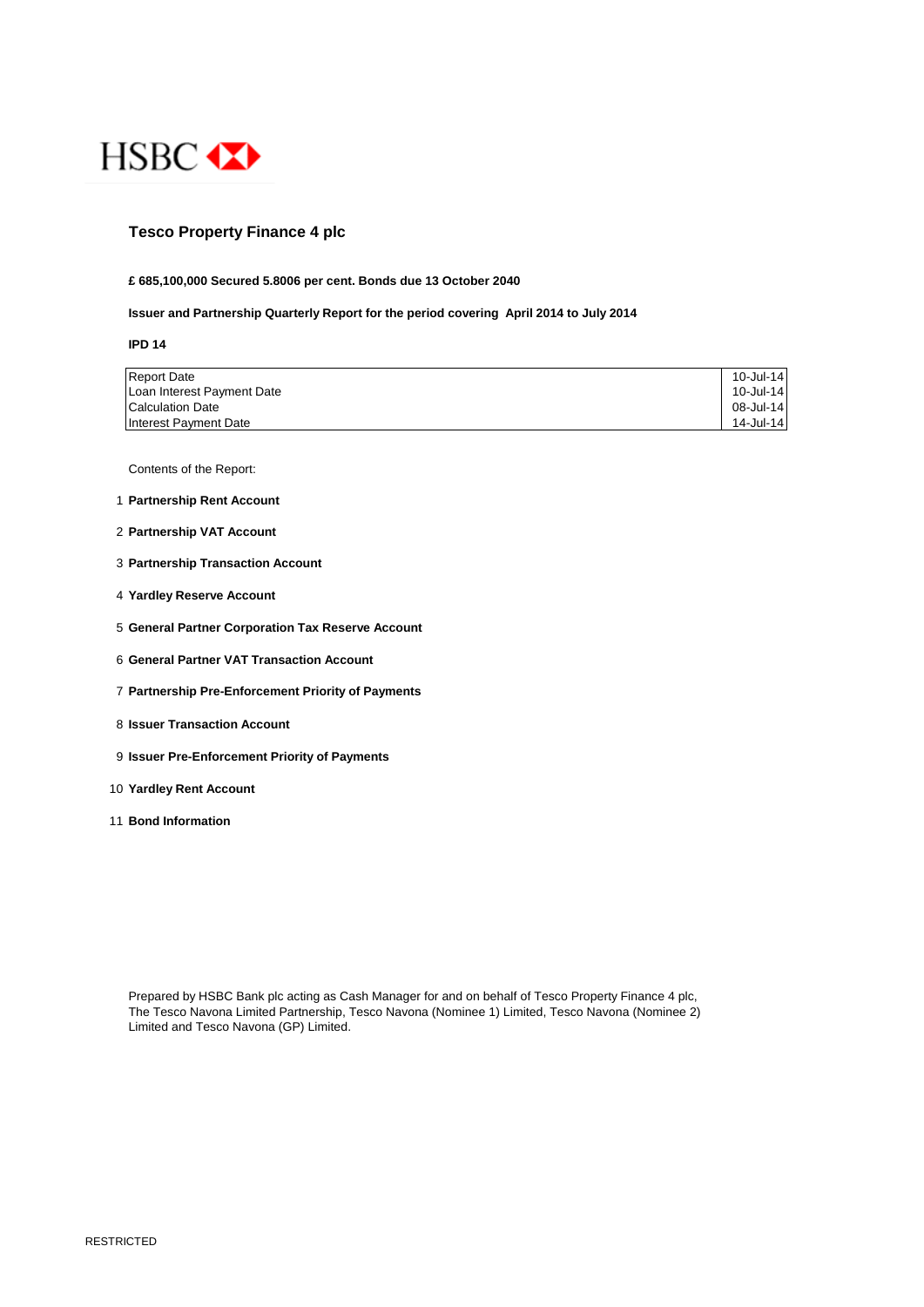# **1. Partnership Rent Account 70728746**

|             | Opening Balance                    | 5.000.00 Cr         |
|-------------|------------------------------------|---------------------|
| <b>DATE</b> | <b>ENTRY DETAILS</b>               | CR/DR<br>AMOUNT (£) |
| 09-Feb-11   | Initial Deposit on Closing Date    | 5,000.00 Cr         |
| 18-Jun-14   | Rent                               | 8,258,400.11 Cr     |
| 10-Jul-14   | To Partnership Transaction Account | 8,258,400.11 Dr     |
|             | <b>Closing Balance</b>             | 5,000.00 Cr         |
|             |                                    |                     |

# **2. Partnership VAT Account 70728703**

Π

|             | Opening Balance        | 2,081,334.52 Cr |       |
|-------------|------------------------|-----------------|-------|
| <b>DATE</b> | <b>ENTRY DETAILS</b>   | AMOUNT (£)      | CR/DR |
|             |                        |                 |       |
| 29-Apr-14   | <b>HMRC Payment</b>    | 1,817,340.62 Dr |       |
| 08-May-14   | Savills                | 2,459.93 Cr     |       |
| 08-May-14   | Savills                | 5,768.66 Cr     |       |
| 21-May-14   | <b>HMRC Payment</b>    | 7,265.41 Cr     |       |
| 10-Jun-14   | Savills                | 2,298.87 Cr     |       |
| 10-Jun-14   | Savills                | 4,375.43 Cr     |       |
| 19-Jun-14   | <b>HMRC Payment</b>    | 212.78 Cr       |       |
| 18-Jun-14   | Tesco                  | 1,776,849.69 Cr |       |
| 27-Jun-14   | Savills                | 26,490.01 Cr    |       |
| 27-Jun-14   | Savills                | 2,536.30 Cr     |       |
| 23-May-14   | Spen Hill              | 21,904.13 Dr    |       |
| 04-Jul-14   | Savills                | 4,137.00 Cr     |       |
|             | <b>Closing Balance</b> | 2,074,483.85 Cr |       |

## **3. Partnership Transaction Account 70728711**

|             | Opening Balance                            | 158.141.49 Cr       |  |
|-------------|--------------------------------------------|---------------------|--|
| <b>DATE</b> | <b>ENTRY DETAILS</b>                       | CR/DR<br>AMOUNT (£) |  |
|             |                                            |                     |  |
| 07-Apr-14   | <b>Credit Interest</b>                     | 1,782.45 Cr         |  |
| 10-Apr-14   | Property Pool Manager Fee (April Reserved) | $0.00$ Cr           |  |
| 10-Apr-14   | <b>Transfer from Rent</b>                  | 8,258,400.11 Cr     |  |
| 10-Apr-14   | <b>Trustee Fee</b>                         | 1.500.00 Dr         |  |
| 10-Apr-14   | <b>Ongoing Fee</b>                         | 45,972.21 Dr        |  |
| 10-Apr-14   | Expenses                                   | 38,430.99 Dr        |  |
| 10-Apr-14   | Partnership Swap payment                   | 1,319,140.70 Cr     |  |
| 10-Apr-14   | Partnership Debt                           | 10,277,163.67 Dr    |  |
| 10-Apr-14   | Yardley Rent Account                       | 866,407.67 Cr       |  |
| 10-Apr-14   | To Navona Distribution                     | $0.00$ Dr           |  |
|             |                                            |                     |  |
|             | <b>Closing Balance</b>                     | 240,805.55 Cr       |  |

#### **4. Yardley Reserve Account 70729192**

|             | Opening Balance        | 261,238.96 Cr |       |
|-------------|------------------------|---------------|-------|
| <b>DATE</b> | <b>ENTRY DETAILS</b>   | AMOUNT (£)    | CR/DR |
|             | 07-Jul-14 Interest     | 97.70 Cr      |       |
|             | <b>Closing Balance</b> | 261,336.66 Cr |       |
|             |                        |               |       |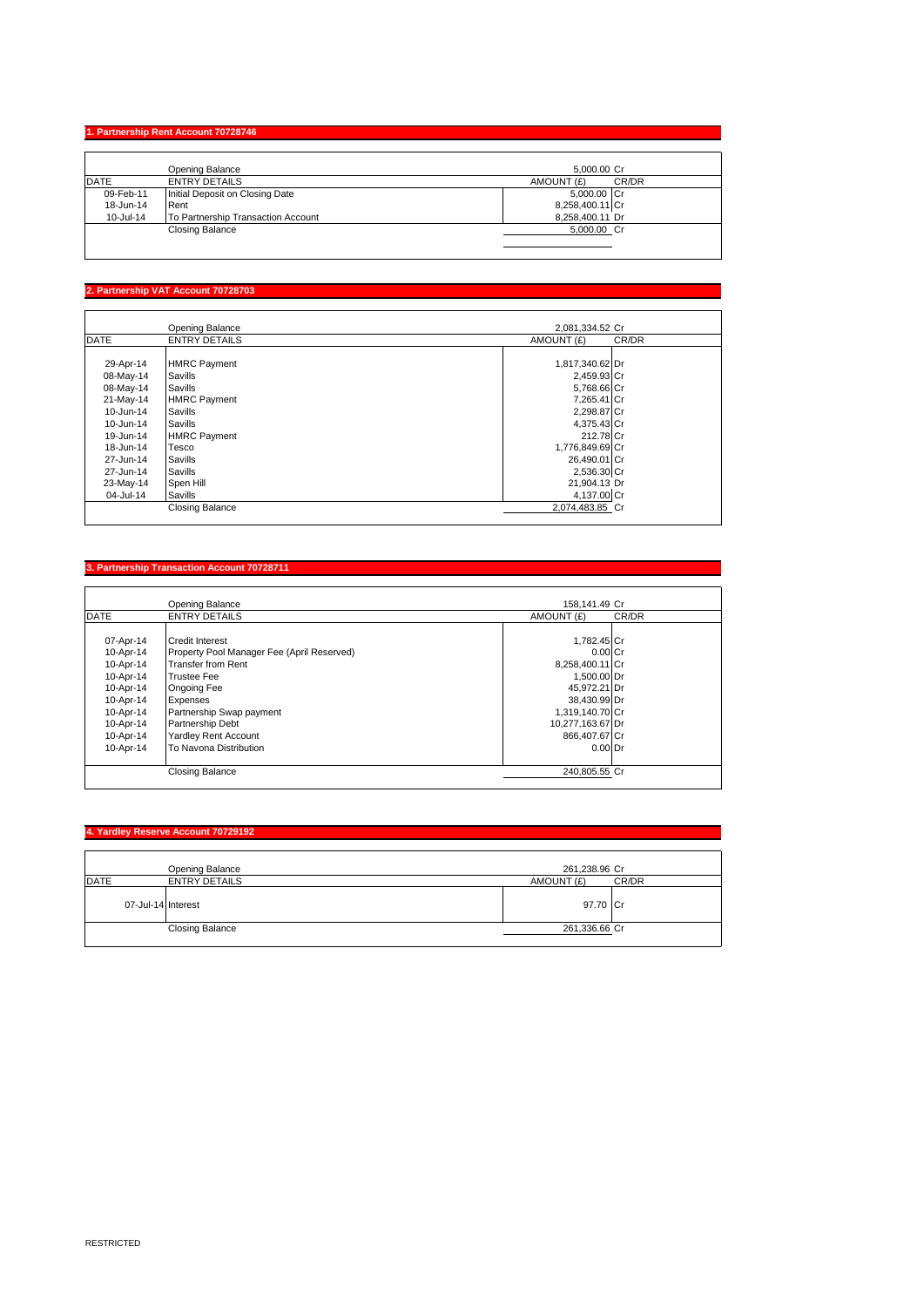| 5. General Partner Corporation Tax Reserve Account 70728770 |  |  |
|-------------------------------------------------------------|--|--|
| 309,040.13 Cr                                               |  |  |
| AMOUNT (£)<br>CR/DR                                         |  |  |
| 115.57 Cr                                                   |  |  |
| 309,155.70 Cr                                               |  |  |
|                                                             |  |  |

### **6. General Partner VAT Transaction Account 70728762**

|             | Opening Balance        | $0.00$ Cr           |
|-------------|------------------------|---------------------|
| <b>DATE</b> | <b>ENTRY DETAILS</b>   | CR/DR<br>AMOUNT (£) |
|             |                        |                     |
|             |                        |                     |
|             |                        |                     |
|             | <b>Closing Balance</b> | 0.00 Cr             |
|             |                        |                     |

**Expense Reserve Ledger - Max GBP 500,000.00**

Date<br>10-Jul-14

228,033.69 Cr

Balance 228,033.69

 $\overline{\mathsf{I}}$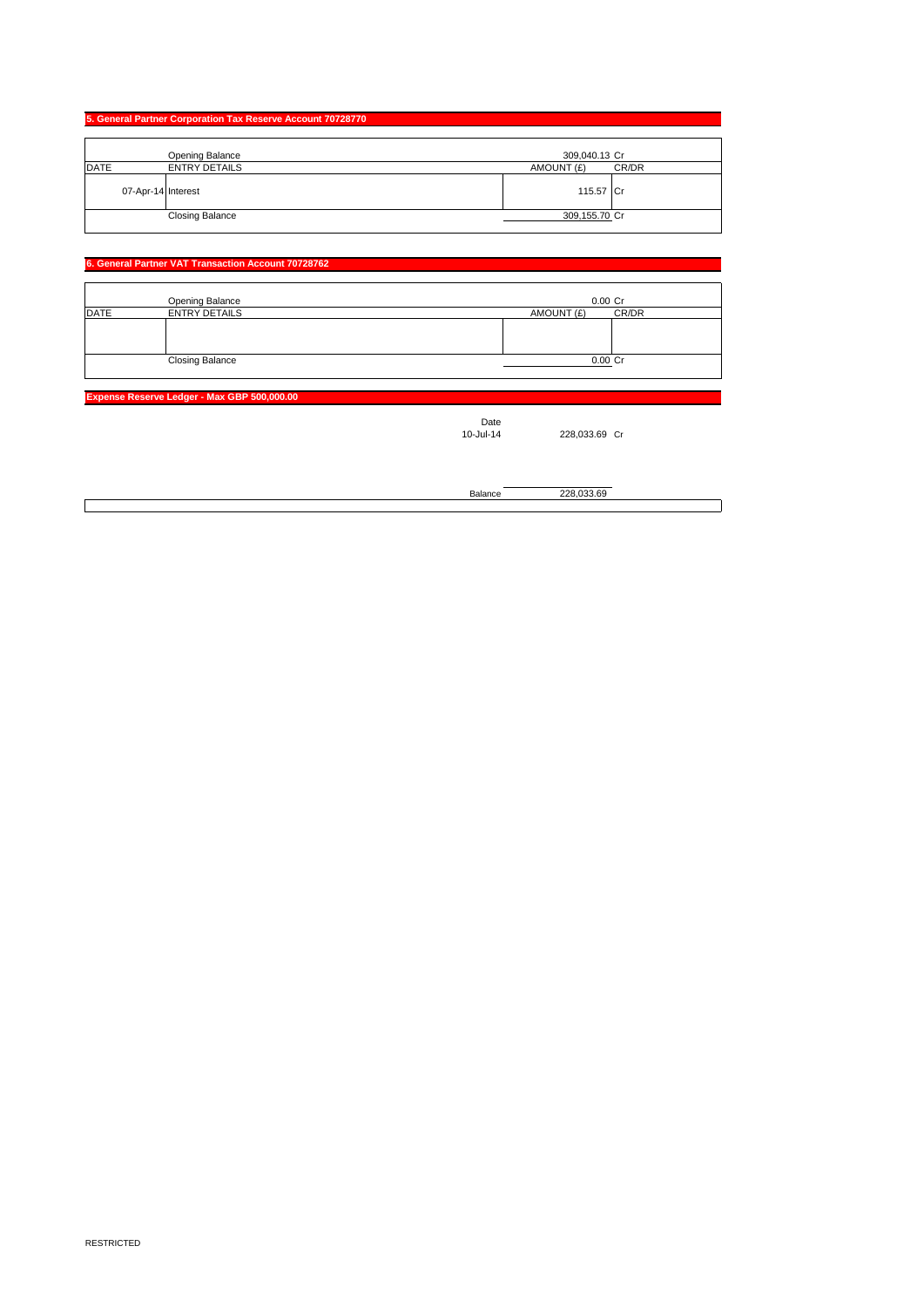|           | 7. Partnership Pre-Enforcement Priority of Payments                                                               |                                         |                                           |
|-----------|-------------------------------------------------------------------------------------------------------------------|-----------------------------------------|-------------------------------------------|
| Date      |                                                                                                                   | <b>Funds Paid Out of</b><br>account (£) | <b>Funds Received into</b><br>account (£) |
| 10-Jul-14 |                                                                                                                   |                                         |                                           |
|           | <b>Partnership Available Funds</b>                                                                                |                                         |                                           |
|           |                                                                                                                   |                                         |                                           |
|           | a Rental Income                                                                                                   |                                         | 8,258,400.11                              |
|           | b Funds from Yardley Accounts                                                                                     |                                         | 866,407.67                                |
|           | c Funds from Issuer under Partnership Swaps                                                                       |                                         | 9,865,330.63                              |
|           | d From Partnership VAT Account                                                                                    |                                         |                                           |
|           | e From Partnership Disposal Proceeds Account                                                                      |                                         |                                           |
|           | f From Partnership Insurance Proceeds Account<br>g Interest received by the Partnership Accounts and Rent Account |                                         |                                           |
|           | h Eligible Investment Earnings by Partnership                                                                     |                                         | 1,782.45                                  |
|           | i Advance under Committed Subordinated Loan Agreement                                                             |                                         |                                           |
|           | j Advance from Drawdown of Yardley Reserve Loan                                                                   |                                         |                                           |
|           | k Net proceeds of a CPO Disposal or a Mortgage Property                                                           |                                         |                                           |
|           | I From 3rd anniversay of Closing, funds from Yardley Reserve Loan Ledger                                          |                                         |                                           |
|           | m Net proceeds of a disposal of a Mortgage Property                                                               |                                         |                                           |
|           | n Any other sums standing to the credit of the Partnership Transaction Ac                                         |                                         | 158,141.49                                |
|           |                                                                                                                   |                                         |                                           |
|           | Partnership Pre-Enforcement Priority of Payments                                                                  |                                         |                                           |
|           | a Partnership Security Trustee Fees                                                                               | 1,500.00                                |                                           |
|           | b Issuer Security Trustee Fee, Bond Trustee, operating expenses of the Issuer                                     | 40,222.21                               |                                           |
|           | (Ongoing Partnership Facility Fee)                                                                                |                                         |                                           |
|           | c Partnership Operating Expenses excluding GP UK Tax                                                              |                                         |                                           |
|           | d Partnership Operator Fee                                                                                        | 38,430.99                               |                                           |
|           | d Property Advisor Fee (Annual 30K)                                                                               |                                         |                                           |
|           | d Nominees Corporate Services Provider Fee                                                                        |                                         |                                           |
|           | d Nominees Holdco Corporate Services Provider Fee                                                                 | 0.00                                    |                                           |
|           | d PL Propco Corporate Services Provider Fees                                                                      |                                         |                                           |
|           | d Nominees Side Letter payments                                                                                   |                                         |                                           |
|           | d Nominees Holdco Side Letter payments                                                                            |                                         |                                           |
|           | d Account Bank Fee                                                                                                |                                         |                                           |
|           | d Cash Manager Fee                                                                                                |                                         |                                           |
|           | d Yardley Cash Manager Fee                                                                                        |                                         |                                           |
|           | d Issuer Account Bank, PPA CM, CSP Fee (Ongoing Partnership Facility Fee)                                         | 5,000.00                                |                                           |
|           | d Headlease payment                                                                                               |                                         |                                           |
|           | e Partnership Expenses Ledger payment (max £6,250 indexed annually)                                               | 6,975.13                                |                                           |
|           | f Partnership Debt Interest                                                                                       | 9,847,360.67                            |                                           |
|           | f Partnership Swap payment                                                                                        | 8,546,189.93                            |                                           |
|           | g Partnership Debt Principal                                                                                      | 429,803.00                              |                                           |
|           | Issuer Partnership Swap Termination Amount (Ongoing Partnership Facility                                          |                                         |                                           |
|           | h Fee)                                                                                                            | 750.00                                  |                                           |
|           | i Property Pool Manager Fee (reserved)                                                                            |                                         |                                           |
|           | <b>Partnership Swap Termination Amount</b>                                                                        |                                         |                                           |
|           | k Partnership Expenses Ledger payment<br>I Alteration Adjustment Rent                                             | 221,058.56<br>12,772                    |                                           |
|           | m Substitution Adjustment Rent                                                                                    |                                         |                                           |
|           | n Credited to Subordinated Loan Reserve Ledger                                                                    |                                         |                                           |
|           | o Payments to the Subordinated Loan Facility Provider                                                             |                                         |                                           |
|           | p Partnership Distribution Account                                                                                | 0.00                                    |                                           |
|           |                                                                                                                   |                                         |                                           |
|           | Totals                                                                                                            | 19,150,062.35                           | 19,150,062.35                             |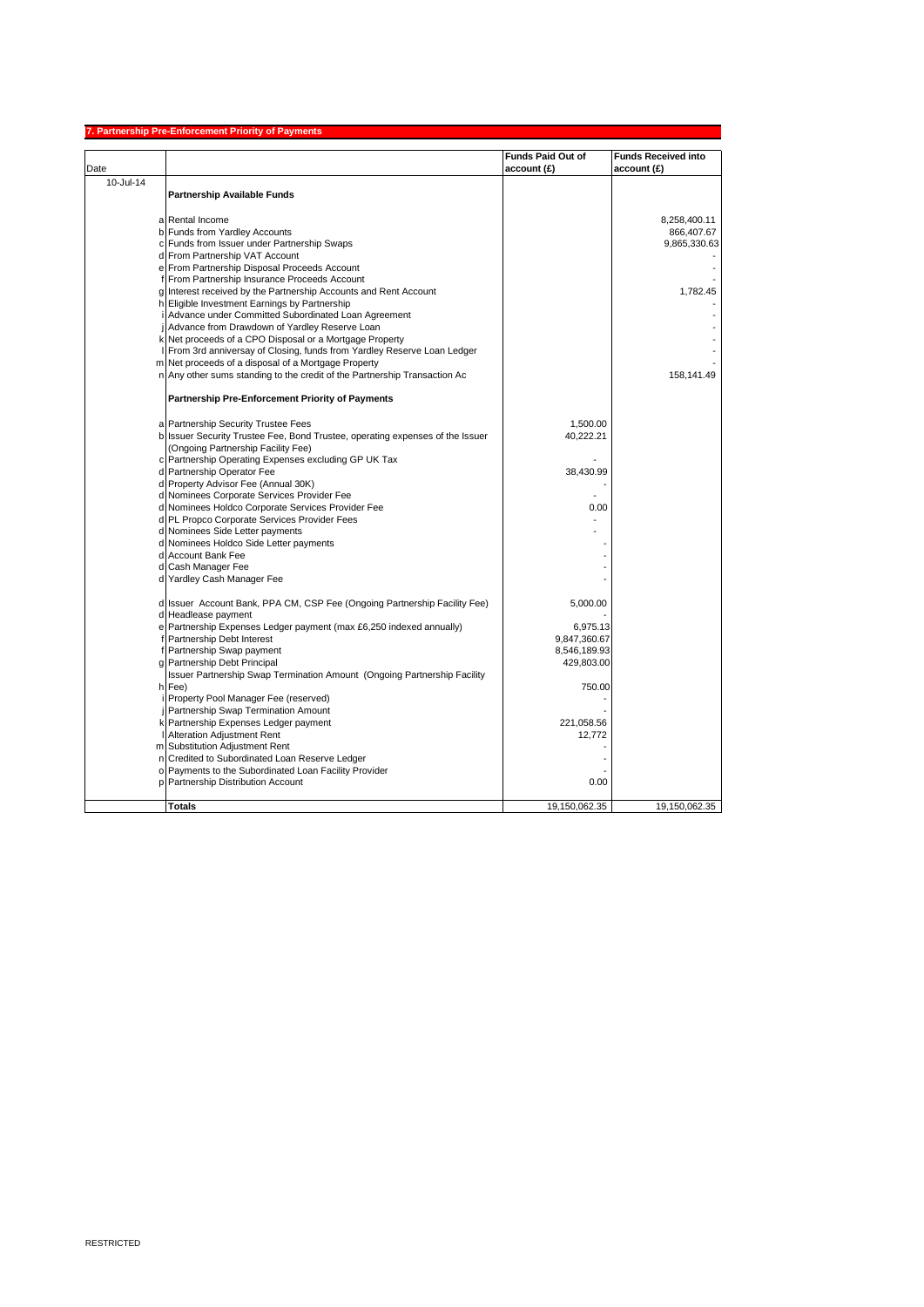|             | Opening Balance        | 21,919.68 Cr     |       |
|-------------|------------------------|------------------|-------|
| <b>DATE</b> | <b>ENTRY DETAILS</b>   | AMOUNT (£)       | CR/DR |
| 01-May-14   | Interest               | 172.95 Cr        |       |
| 02-Jun-14   | Interest               | 2.91 Cr          |       |
| 01-Jul-14   | Interest               | $2.63$ Cr        |       |
| 14-Jul-14   | <b>Swaps Receipts</b>  | 18,411,520.56 Cr |       |
| 14-Jul-14   | Swap Pays              | 18,411,520.56 Dr |       |
| 14-Jul-14   | Partnership Debt       | 10,322,385.88 Cr |       |
| 14-Jul-14   | Expenses               | 45,222.21 Dr     |       |
| 14-Jul-14   | <b>Notes</b>           | 10,277,163.67 Dr |       |
| 14-Jul-14   | <b>Issuer Profit</b>   | 750.00 Cr        |       |
|             |                        |                  |       |
|             |                        |                  |       |
|             |                        |                  |       |
|             | <b>Closing Balance</b> | 22,848.17        |       |

#### **9. Issuer Pre-Enforcement Priority of Payments**

|           |                                                        | <b>Funds Paid Out of</b> | <b>Funds Received into</b> |
|-----------|--------------------------------------------------------|--------------------------|----------------------------|
| Date      |                                                        | account (£)              | account (£)                |
| 14-Jul-14 |                                                        |                          |                            |
|           |                                                        |                          |                            |
|           | <b>Issuer Available Funds</b>                          |                          |                            |
|           |                                                        |                          |                            |
|           | a Funds due to Issuer under Partnership Swap Agreement |                          | 8,546,189.93               |
|           | b Amounts due to Issuer in respect of Partnership Loan |                          | 10,323,135.88              |
|           | c Any amount due to Issuer under Issuer Swap Agreement |                          | 9,865,330.63               |
|           | d Interest Received by Issuer on Transaction Account   |                          | 178.49                     |
|           | e Eigible Investment Earnings                          |                          | 0.00                       |
|           |                                                        |                          |                            |
|           |                                                        |                          |                            |
|           | <b>Issuer Pre-Enforcement Priority of Payments</b>     |                          |                            |
|           | a Bond Trustee Fee                                     | 1,200.00                 |                            |
|           | a Issuer Security Trustee Fee                          | 1.500.00                 |                            |
|           | b Issuer Operating Expenses                            | 37,522.21                |                            |
|           | c Issuer/Issuer Holdco Corporate Services Provider Fee | 0.00                     |                            |
|           | c Paying Agent Fee                                     | 500.00                   |                            |
|           | c Account Bank Fee                                     | 750.00                   |                            |
|           | c Cash Manager Fee                                     | 3.750.00                 |                            |
|           | d Bond Interest                                        | 9,847,360.67             |                            |
|           | d Bond Principal                                       | 429,803.00               |                            |
|           | d Issuer Swap Provider                                 | 8,546,189.93             |                            |
|           | d Partnership Swap payment                             | 9,865,330.63             |                            |
|           | e Issuer Profit                                        | 750.00                   |                            |
|           | Swap Subordinated Amounts                              |                          |                            |
|           | g Issuer Partnership Swap Termination Amount           |                          |                            |
|           | h Issuer Transaction Account                           | 178.49                   |                            |
|           |                                                        |                          |                            |
|           | <b>Totals</b>                                          | 28.734.834.93            | 28.734.834.93              |

### **10. Yardley Rent Account 70729168**

|             | Opening Balance        | 57,317.78 Cr  |       |
|-------------|------------------------|---------------|-------|
| <b>DATE</b> | <b>ENTRY DETAILS</b>   | AMOUNT (£)    | CR/DR |
|             |                        |               |       |
| 08-May-14   | Savills Payment        | 12,299.63 Cr  |       |
| 08-May-14   | Savills Payment        | 28,843.30 Cr  |       |
| 10-Jun-14   | Savills Payment        | 11,494.29 Cr  |       |
| 10-Jun-14   | Savills Payment        | 22,105.66 Cr  |       |
| 18-Jun-14   | <b>Tesco Stores</b>    | 625,848.28 Cr |       |
| 27-Jun-14   | Savills Payment        | 12,681.50 Cr  |       |
| 27-Jun-14   | Savills Payment        | 132,450.01 Cr |       |
| 04-Jul-14   | Savills Payment        | 20.685.00 Cr  |       |
| 10-Apr-14   | <b>Yardley Rent</b>    | 866.407.67 Dr |       |
|             |                        |               |       |
|             | <b>Closing Balance</b> | 57,317.78 Cr  |       |